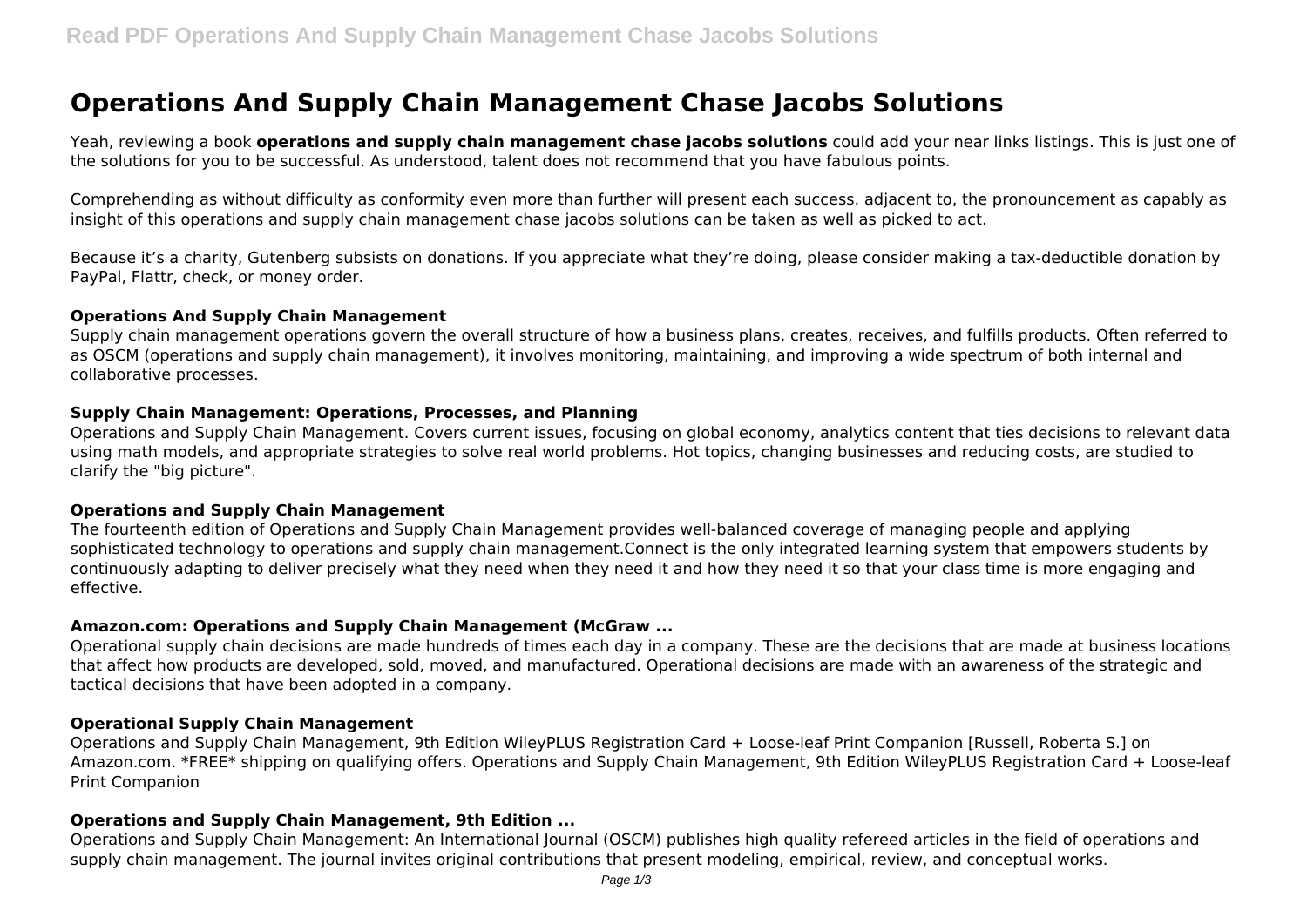## **Operations and Supply Chain Management: An International ...**

Operations management is the part in the middle where the product is created from the raw materials. Supply chain is how you get it and get it to customers. Operations is how you make it," stated Lee Buddress, an Associate Professor of Supply and Logistics Management at Portland State University.

## **Operations Management and Supply Chain Management**

Operations, logistics and supply chain functions are a vital cog in organisations in all industries and sectors. Key local employers include Bombardier Aerospace, Henderson Group, Musgrave, Moy Park, Translink, Dunbia Key Employers. UK and global employers include Amazon, Arriva, First Group, Wincanton, Arcadia Group.

## **PG Cert Operations and Supply Chain Management | Study ...**

BS Business Administration in Operations and Supply Chain Management. Operations refer to what an organization does to create value. This might involve delivering a service or manufacturing a product. Operations Management addresses the management of this value-creation process. Strategic issues include process and technology selection ...

## **Center for Logistics and Supply Chain Management | Cal ...**

In turn, the demand for the skilled professionals in the field has also grown. Graduates with a degree in Supply Chain Management have a number of career opportunities related to the field within logistics and distribution management, logistics operations, procurement and supply chain management.

## **Supply Chain Management (BS) | Los Angeles Pacific University**

Operations and supply chain management are rapidly growing fields. And what companies are looking for most are people who not only understand these disciplines but who also know how to connect them to business strategy and the bottom line. Northwood's Operations and Supply Chain Management Degree prepares you to do just that.

## **Operations and Supply Chain Management | Northwood University**

Operations & Supply Chain Management (OSCM) Operations Management (OM) is the core of an organization, central to its ability to compete effectively. It deals with the management of all activities that are directly involved in the acquisition and utilization of resources, production, and the distribution of goods and services.

## **Operations & Supply Chain Management | School of Business**

A well developed operational strategy can streamline supply chain management and lead to decreased costs for manufacturers and suppliers. Learn how BCG's experts can provide operational strategy and supply chain management consulting to help lower cost of production.

## **Operations Consulting - Supply Chain Management and ...**

Operations and Supply Chain Management (OSCM) includes a broad area that covers both manufacturing and service industries, involving the functions of sourcing, materials management, operations planning, distribution, logistics, retail, demand forecasting, order fulfillment, and more. It covers everything along the path goods travel from suppliers to eventual consumers.